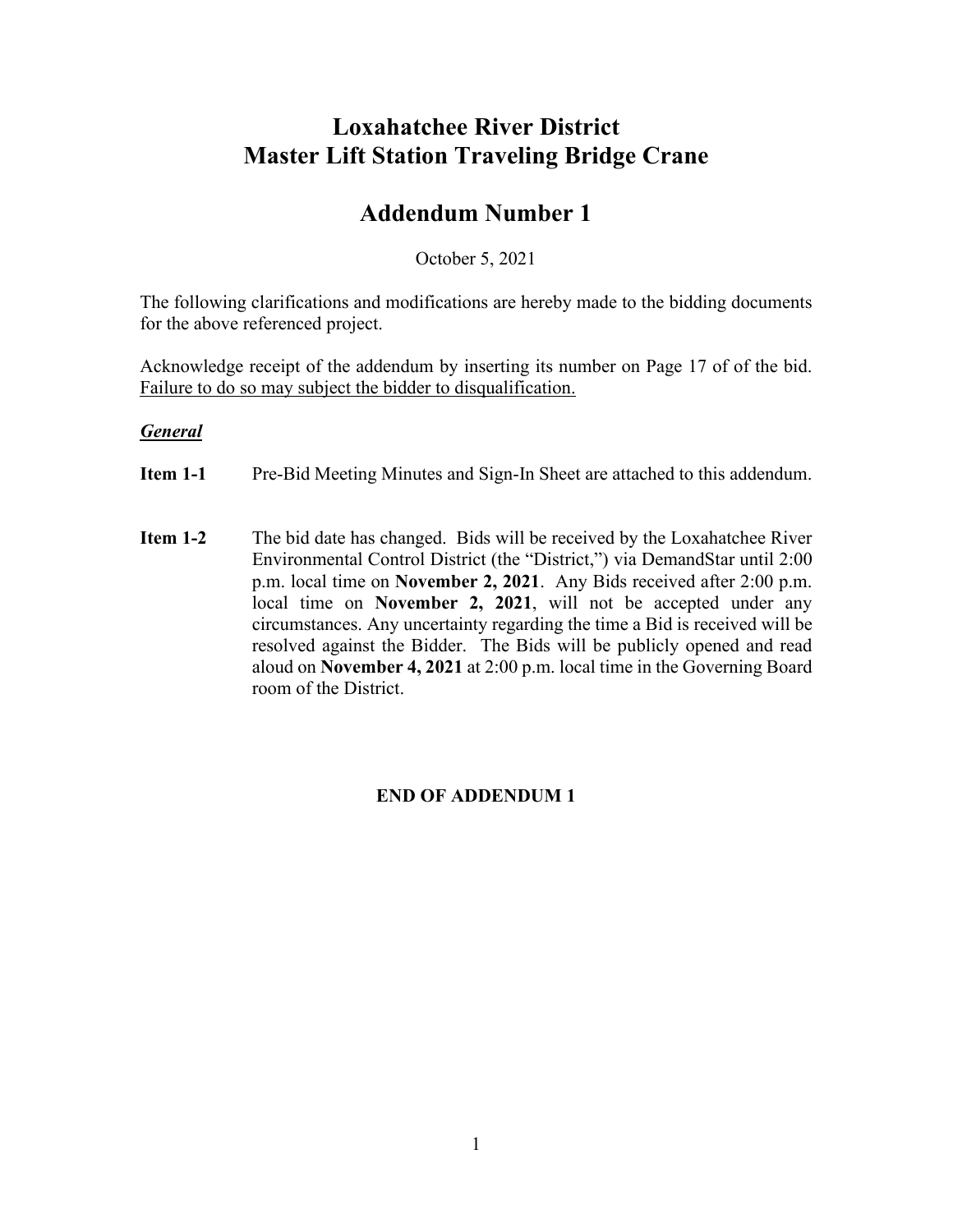

## **Prebid Meeting Minutes**

| Loxahatchee River District                 |  |  |
|--------------------------------------------|--|--|
| Master Lift Station Traveling Bridge Crane |  |  |
| 9/30/21                                    |  |  |
| $2:00 \text{ PM}$                          |  |  |
| Holtz Consulting Engineers, Inc.           |  |  |
|                                            |  |  |

- 1. Introduction and Sign-In:
- 2. Bids Due **October 12, 2021** at 2:00 PM via DemandStar Bids Opened – **October 14, 2021** at 2:00 PM at the Loxahatchee River District, 2500 Jupiter Park Drive, Jupiter, FL 33458

#### *Addendum #1 has revised the bid due date to November 2, 2021 and bids will be opened on November 4, 2021.*

- 3. Questions asked at today's pre-bid meeting will be recorded and will be responded to in writing in an addendum unless the questions can be answered directly by way of reference to specific specification section or plan sheet.
- 4. Award will be made to the lowest responsive and responsible bidder submitted within budget.

### 5. *Additional site visits (for those that attended the mandatory prebid meeting) can be scheduled with Jim Novak with Loxahatchee River District. [Jim.novak@lrecd.org](mailto:Jim.novak@lrecd.org) (561) 427-7210*

- 6. Summary of work (per Section 01000):
	- A. Purchase and installation of one (1) 2-ton traveling bridge crane system at Loxahatchee River District's Master Lift Station No. 1. The selected Contractor shall furnish and install a traveling bridge crane and appurtenances capable of lifting and moving each pump assembly or valve to the area beneath one of the two openings in the ceiling, where an existing A-frame hoist will then be utilized to lift the pump assembly or valve to the 1st floor. The selected Contractor shall be responsible for making all necessary electrical modifications and connections necessary for completion of the work. The selected Contractor will be responsible for determining and performing all foundations and structural improvements necessary for work completion.
	- B. Restoration of all areas affected by construction activities to existing conditions or better.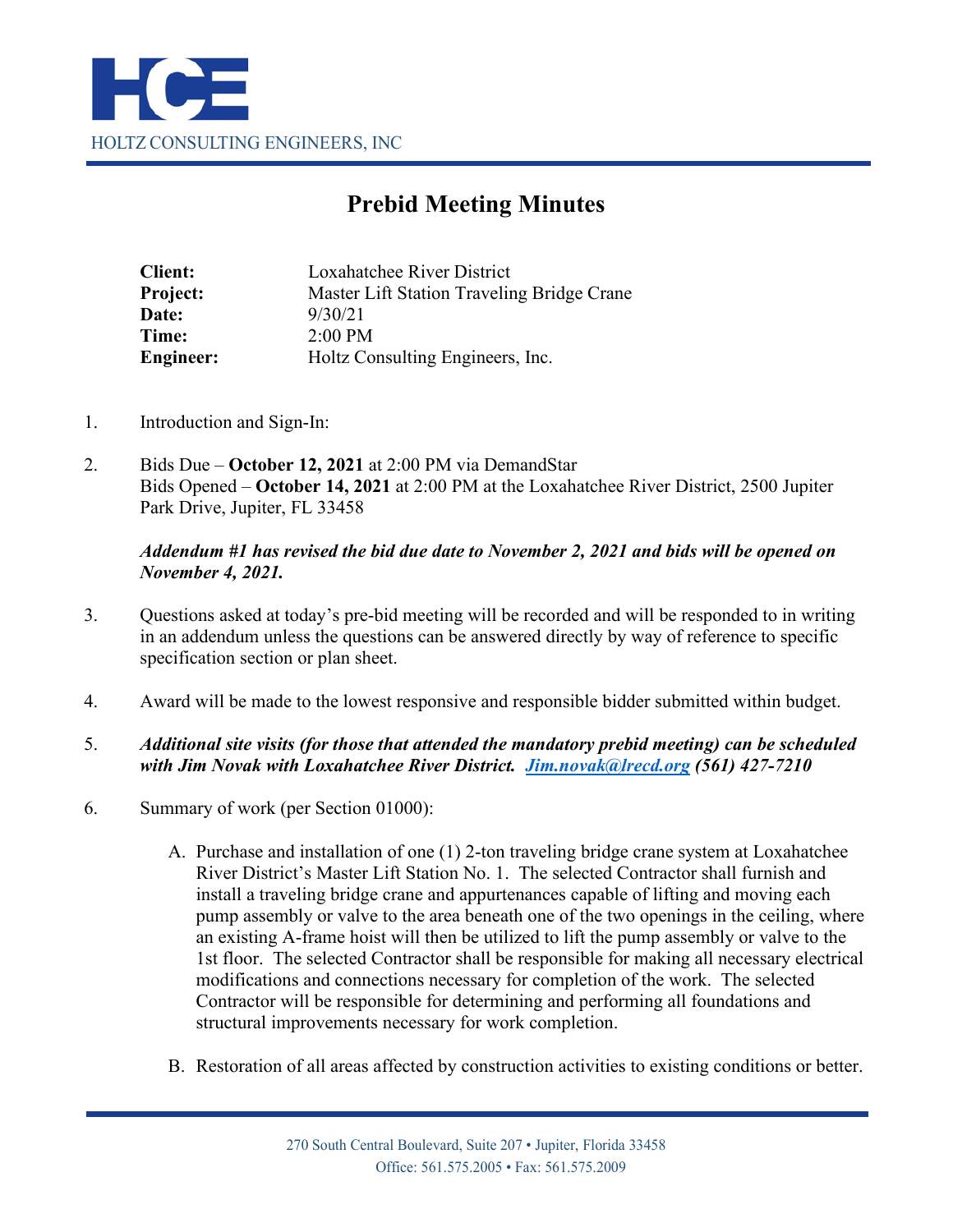

- 7. This is a mandatory pred-bid meeting.
- 8. Bids are to be submitted as an Electronic Bid via Demandstar. To submit a response for this bid electronically, please follow the instructions on Demandstar. Electronic responses are the only method allowed for bidders to respond to this solicitation.
- 9. All Addenda must be acknowledged.
- 10. A single Bid shall be submitted for all portions of the Work.
- 11. Bid requirements:
	- 1. Instructions to Bidders Article 1
	- 2. Proposal Article 2
		- Bid form

Article 2a- Questionnaire

• List of subcontractors. If work is to be self-performed, please indicate so. Sworn Statement on Public Entity Crimes

- Condensed Financial Statement
- 3. Bid Security Article 3 **NOTE:** the original bid security MUST be submitted to the District prior to the bid opening.
- 12. Any restoration costs are to be included in the lump sum bid price for the project.
- 13. Provide public construction bonds in the full amount of the contract price.
- 14. Adhere to all requirements included within Loxahatchee River District Standards.
- 15. Project Schedule:
	- A. Contract time is 150 calendar days to reach substantial completion and 65 calendar days from substantial to reach final completion. Substantial completion is considered the point at which all tasks necessary to start-up and successfully operate the equipment have been completed.
	- B. Liquidated damages are \$100 per day for failure to meet the substantial completion and \$75 per day for failure to meet final completion milestones.
- 16. Any questions or clarifications must be submitted in writing to HCE by close of business Monday, October 5, 2021 by 5 p.m. for inclusion in addendum. *Questions and clarifications can be made until October 26, 2021 by 5 pm for inclusion in an addendum.*